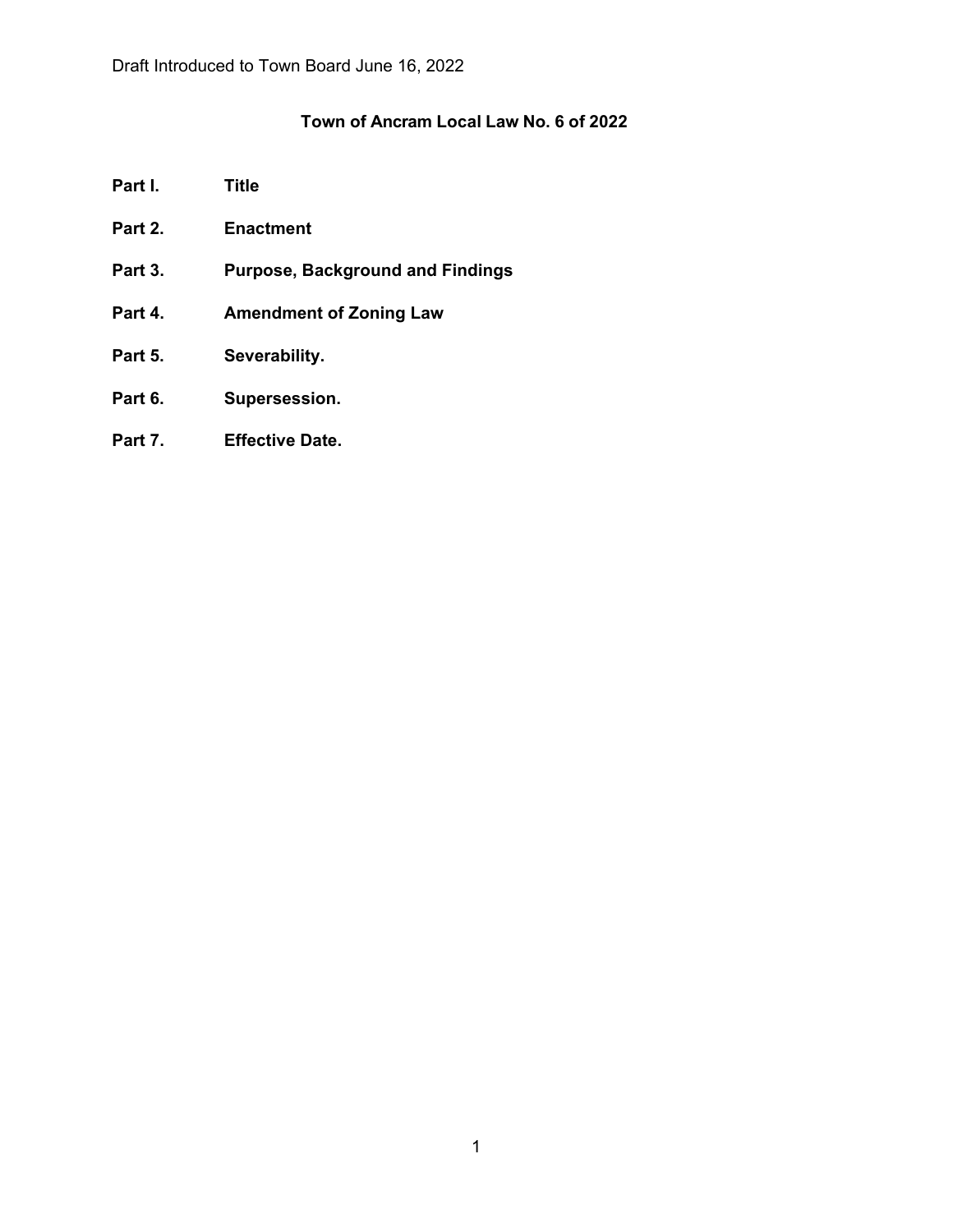# **Local Law Filing**

## **Town of Ancram Local Law No. 6 of 2022**

## **A Local Law Amending Miscellaneous Provisions of the Town of Ancram Zoning Law**

**Be it Enacted by the Town Board of the Town of Ancram, Columbia County, New York, as follows:**

**Part 1. Title**

This Local Law shall be known as the "Zoning Update of 6 2022."

#### **Part 2. Enactment**

This Local Law is adopted and enacted pursuant to the authority and power granted by §10 of the Municipal Home Rule Law of the State of New York, Articles 2 and 3, and pursuant to Article 2 of the New York State Statute of Local Governments.

#### **Part 3. Purpose, Background and Findings**

The purpose of this Local Law is to amend selected provisions of the Town of Ancram Zoning Law adopted on November 20, 2014, and as amended since (hereafter the "Zoning Law").

Further purposes are to implement the 2019 Town of Ancram updated Comprehensive Plan. The updated Plan outlined a variety of zoning changes needed to address ongoing and new issues facing the Town. The Town of Ancram appointed a Zoning Review Committee to implement these recommendations made in the adopted Comprehensive Plan through updated zoning regulations. The amendments contained in this Local Law were drafted by the Zoning Review Committee with their consultants and submitted to the Town Board for review and adoption.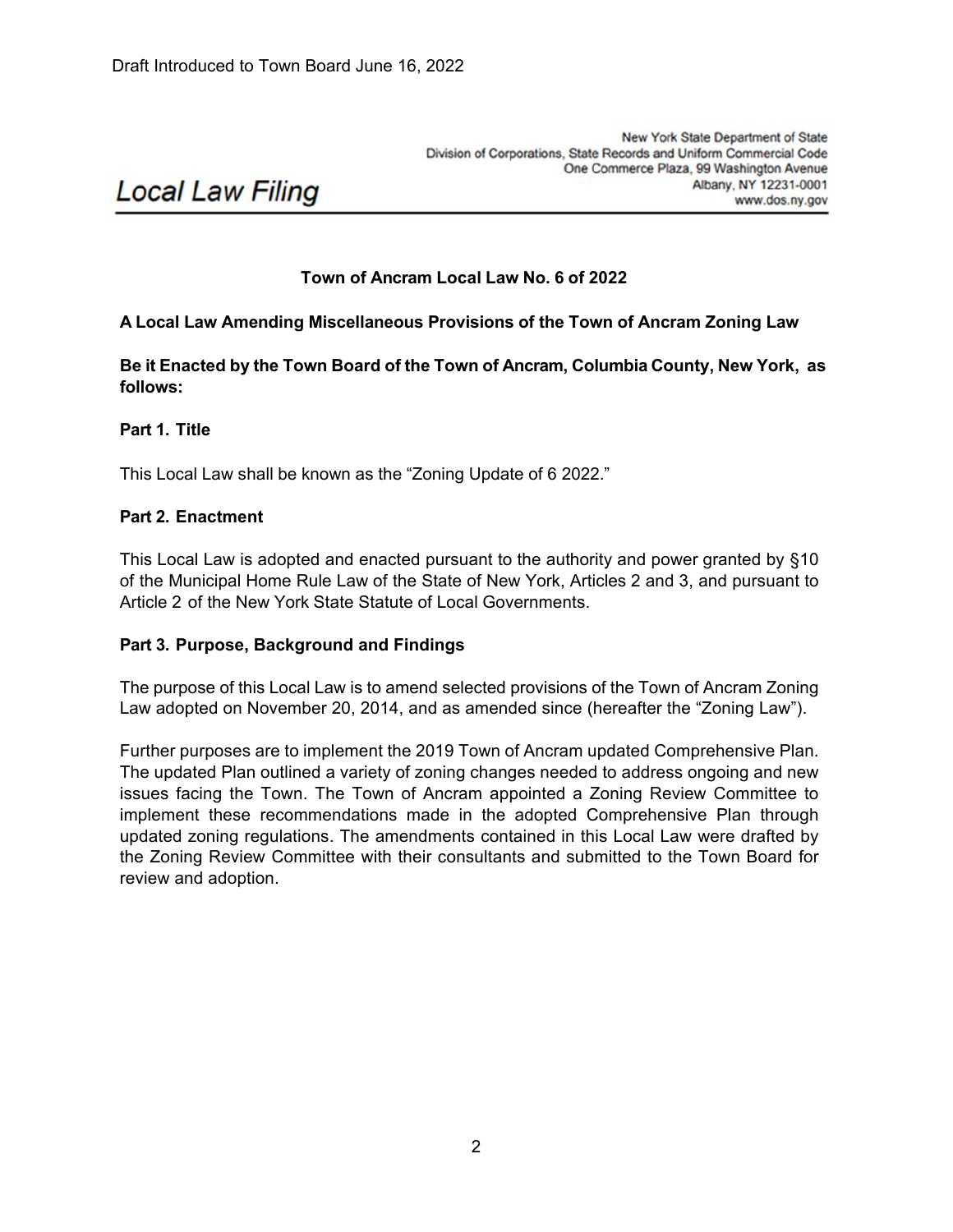# **Part 4. Amendments of Zoning Law**

The Town of Ancram Zoning Law Article III is hereby amended to add the following uses to the Table of Uses set forth therein:

## **At Article III (A), Table is amended as described as follows:**

- **a.** Add "Racquet Sports Facility" as a use in the Use Table allowed in the Hamlet Business/Residential Districts, the Hamlet R-2 Districts, and the Agricultural District with a Special Use Permit.
- **b.** Add EV Charging Stations, Public and Private Use as a permitted use in all zoning districts, noting that this use has supplemental regulations.
- **c.** Add Paintball/Laser Tag Facility as an allowed use in the Ag District with a Special Use Permit.
- **d.** Change Low Impact Home Occupation to Minor Impact Home Occupation in all locations where this text occurs in the Use Table.
- **e.** Change High Impact Home Occupation to Major Impact Home Occuation in all the Use Table.
- **f.** Delete "Automotive Sales/Service".
- **g.** Add "Motor Vehicle Sales/Service" to Use Table.
- **h.** Change "Auto Towing" to "Motor Vehicle Towing."
- **i.** Change "Auto/trailer rental office/parking area" to "Motor vehicle/trailer rental office/parking area."
- **j.** Add a clarifying footnote to Use Table to clarify intent of home occupations stating: "These two uses are intended to enable citizens to engage in a home occupation that is not explicitly addressed elsewhere in the Zoning Law if that proposed home occupation meets definitions in Article XIV, and if that proposed home occupation meets all standards in Article V (D), and if that proposed home occupation meets all conditions that the Planning Board may impose pursuant to Article VI."
- **k.** Add Cannabis Dispensary as an allowed use in the Hamlet B/R districts with Site Plan Review.

## **At Article V, Supplemental Regulations (D), amend the following:**

- **a.** Amend Article V (A) (6) (a) to replace 50,000 board feet with 30,000 board feet and (a) shall now read (new text underlined): "To protect neighbors and the environment from unprofessional logging practices, a logging permit issued by the Zoning Enforcement Officer is required for any commercial logging activity that proposes harvesting more than 30,000 board feet of timber as measured by the international "¼" log rule in any successive twelve months. This shall also include commercial logging operations that use a portable log chipping plant to process the equivalent of more than 30,000 board feet, or an equivalent weight, of whole-trees or tops/limbs for pulp at the site of forest operations by chipping, shredding, or grinding. Landowners who are cutting less than 30,000 board feet of timber for their own use or for sale shall be exempt from this section.
- **b.** Replace Article V (A) (6) (e) to now read as follows: "Prior to issuance of a logging permit, the applicant shall provide to the Zoning Enforcement Officer a map clearly identifying the area to be logged, the name of the access road, locations of logging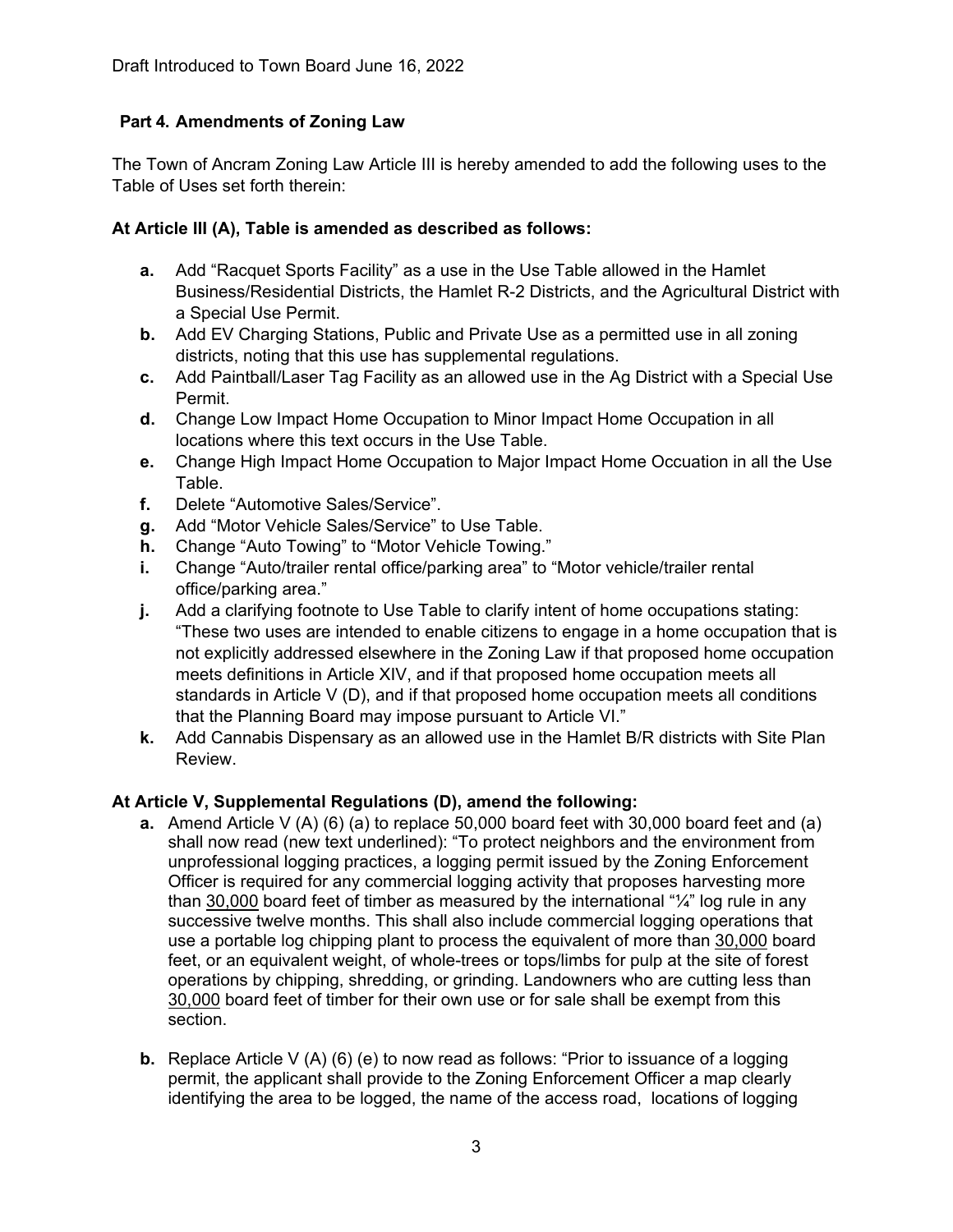roads and all loading areas, and all stream crossings. The applicant shall also submit a logging permit application, provided by the Zoning Enforcement Officer. The logging permit will require a forest management plan which will comply with the most recent versions of Timber Harvesting Guidelines for New York and Best Management Practices, as set forth by the New York State Department of Environmental Conservation.

Among other best practices criteria, this forest management plan shall describe the methods to be used to maintain water quality of streams and wetlands, to prevent erosion on landings and stream banks, logging trails, skid trails, and steep slopes, to maintain the aesthetic character of the roadside, and flag the line designating the protected 150' buffer for streams and 100' buffer for wetlands and use selective timber cutting. The plan shall provide for cleanup and restoration of the logged area, including control of invasive vegetation and the planting of native trees at least as diverse as those that were harvested, that will allow for regeneration of forest and shall comply with the New York State Fire laws as per the DEC Timber Harvesting Guidelines. The plan will also mark all trees selected for harvest and mark any specimen trees identified for protection. Plans prepared by a consulting forester, a DEC forester, or one to meet the requirements of the New York State 480-a program will be acceptable to meet the informational needs requirements of this sub-section if they satisfy the requirements set forth above.

- **c.** For Individual Standards for Short Term Rentals, add the following sub-section: **"**d. If the applicant continues to meet all conditions of the most recent STR permit, no public hearing shall be required for renewal of a STR permit. If the applicant fails to meet one or more conditions of the most recent STR permit, the Planning Board may, but shall not be required to, convene a public hearing about renewal of the STR permit."
- **d.** Add the following sub-section for Individual Standards for Electric Vehicle Charging Stations: "Electric Vehicle (EV) Charging Station
	- a. EV Charging Stations shall be permitted as per the Use Table.
	- b. All EV Charging Station installations shall meet the National Electrical Code Article 625.
	- c. EV Charging Stations--Private Use: Shall meet all relevant supplemental standards at Article V (D).
	- d. EV Charging Station—Public Use:
		- (1) Charging station outlets and connectors shall be no less than 36 inches high and no higher than 48 inches from the surface where mounted.
		- (2) Adequate protections, such as concrete-filled steel bollards with signage attached, shall be installed.
		- (3) Adequate site lighting shall be provided. All sites shall also comply with Article V (A) (9) (f) and Article V (A) (14) to prevent light pollution and glare.
		- (4) Any area or parking spot having EV charging stations shall be identified with signs indicating such area is reserved for EV charging only and that non-EV users shall not block access to the EV charging station.
- **e.** Amend Individual Standards for Recreational Facility (Indoor) to read as follows (new text underlined):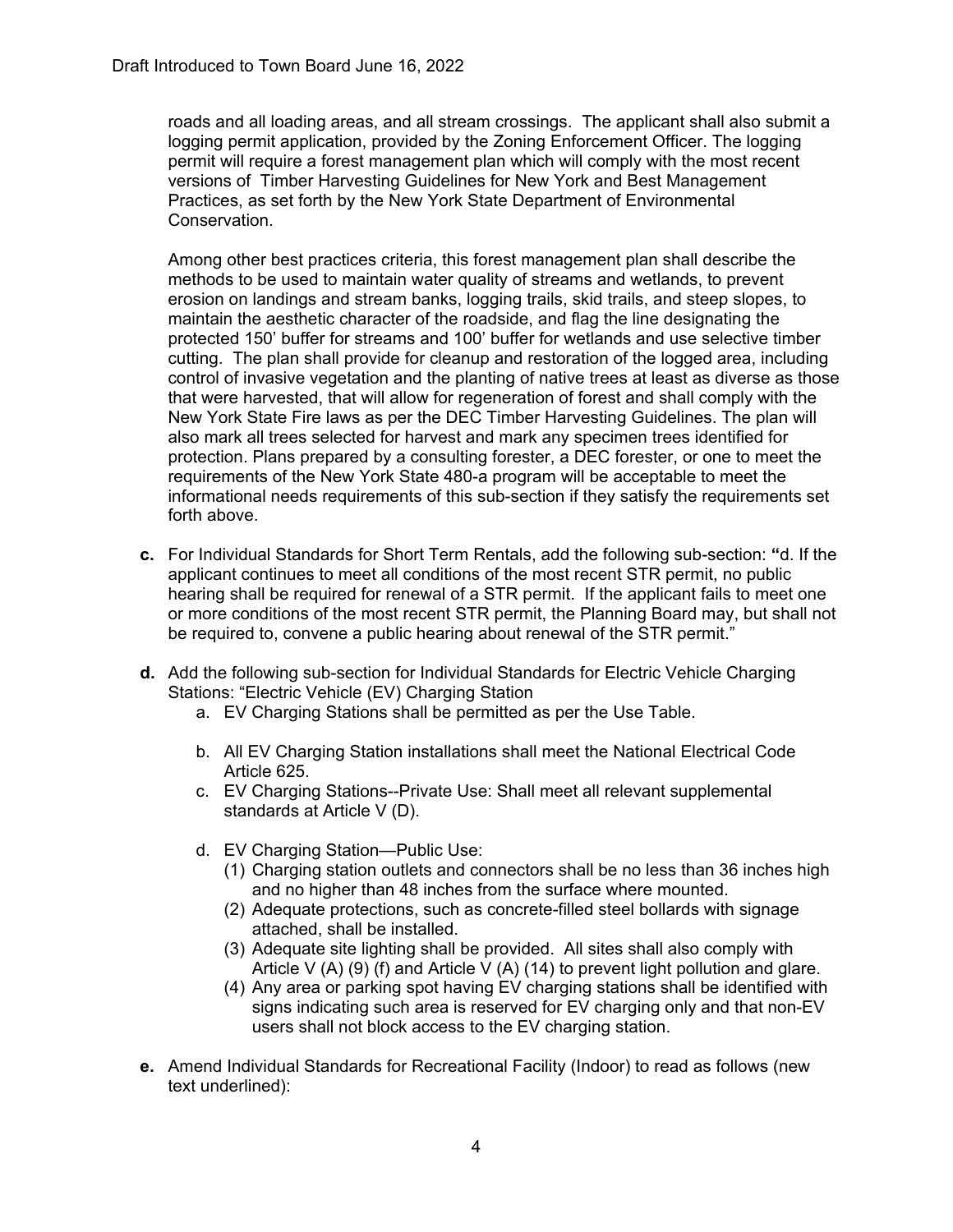"The following standards shall be applied by the Planning Board for all indoor recreational facilities:

- a. Parking shall not be permitted in the front yard.
- b. One or more recreational uses are allowed on a lot.
- c. The Planning Board may require that facilities be screened through use of vegetation, fencing or a combination thereof from adjoining residential properties.
- d. Hours of operation. The hours of operation may be limited to minimize impacts associated with noise, lighting, traffic and similar potential effects which may be disruptive to adjoining uses.
- e. Site lighting. A lighting plan shall be provided and designed so as not to affect adjoining residential properties.
- f. Noise. Adequate evidence shall be furnished by the applicant demonstrating that noise levels will not likely disturb nearby residential properties. Such evidence must take into account the nature of the activity, the general demeanor of the participants, the frequency of the activity and the time and day of the proposed activity. Public address systems are prohibited.
- g. Waste. The site plan shall demonstrate that wastes, including runoff containing fertilizer, pesticides, as well as solid waste will be contained, treated and disposed of in accordance with applicable local, county, state and federal regulations.
- h. Special considerations. Because the range of recreational activities allowed as components of commercial recreation establishments are broad and the characteristics and intensity of use may vary, the approving Board may impose such additional requirements as may be necessary to provide adequate protection to adjoining and nearby properties, considering the proposed activity, the proposed location and the nature of the adjoining community.
- i. For Indoor paintball/laser tag facilities, only biodegradable dyes, paints, gelatins, and other tagging substances shall be used."
- **f.** Replace Article V (A) (3) in its entirety to now read as follows:
	- 3. Buffers
		- a. Buffers between Farm and Non-Farm Uses.
			- 1. All major subdivisions and commercial developments in the Ag District shall provide for an agricultural buffer between itself and an agricultural operation that may be present. Buffers shall be established to reduce the exposure of non-farm uses to odors, noise, and other potential nuisances associated with the agricultural operation and to protect the agricultural operation from potential complaints related to same. Buffers shall also be required between new agricultural-related businesses and residential areas or uses in the Ag District.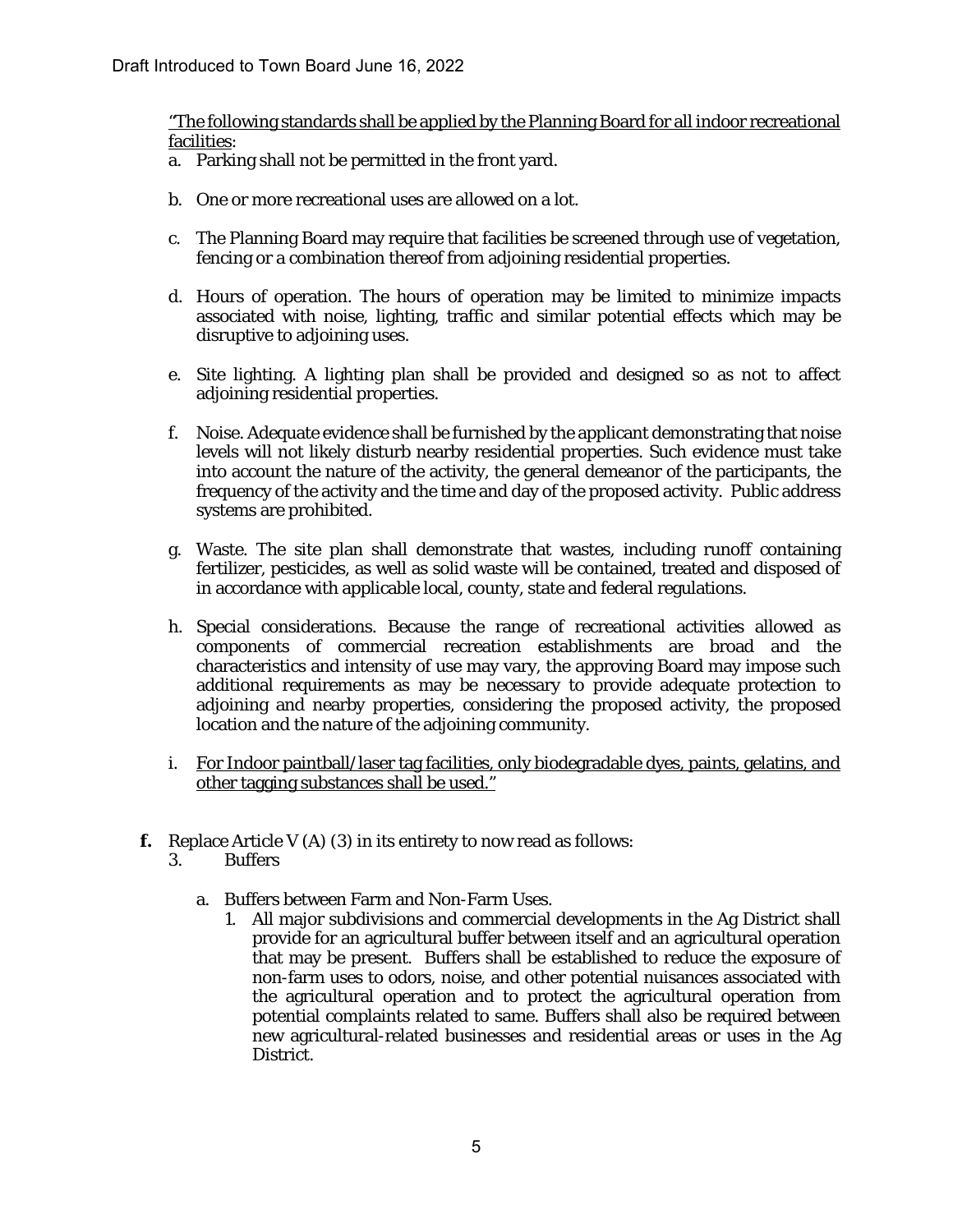- 2. Agricultural buffers between farms and minor subdivisions and single and twofamily residences are not required provided the applicant states, in writing, that they acknowledge the potential odors, sounds and other potential nuisances associated with an adjacent agricultural operation, that they accept those nuisances, and that they choose to not provide an effective buffer against those agricultural operations and effects. This written statement shall be entered into the official file for that application with the Planning Board. Absent such a written statement, the Planning Board may require an agricultural buffer to be provided for by the non-farm applicant.
- 3. When a buffer is required, the following standards shall be met.
- 4. Such buffers may consist of vegetative screening, woodlands, vegetated berms, or natural topographic features and shall be no less than fifty (50) feet in width. This buffer shall be within the prescribed setbacks, rather than in addition to the setbacks required for such district. If the setback is less than 50 feet, the buffer shall be to the extent of the setback.
- 5. Buffers may be required to be larger depending upon the type of agriculture or farm use adjacent to the non-farm use, the topography and the proposed design and planting of such buffer.
- 6. It shall be the responsibility of the non-farm applicant, including new agricultural-related businesses, subject to approval by the Planning Board, to provide an effective buffer that will reasonably protect adjacent non-farm areas from agricultural procedures.
- b. Protection of Agricultural Lands. For all site plan, abbreviated site plan, special use permits, and subdivision approvals, land disturbance shall be identified and located in a manner to protect the maximum amount of prime and statewide important farmland soils insofar as practical as follows:
	- 1. on the least fertile soils for agricultural uses and in a manner which permits access to active agricultural land.
	- 2. Within any woodland contained within the parcel, or along the far edges of open fields adjacent to any woodland, to reduce impact on agricultural operations and to enable new construction to be visually absorbed by natural landscape features.
	- 3. in locations least likely to block or interrupt scenic vistas as seen from public roadways.
- c. Stream Buffers and Streamside Vegetated Buffers.
	- 1. There shall be a 150 feet buffer established along all streams, and any adjacent wetlands, floodplains, or slopes where there shall be no structure, soil removal or disturbance, clearing, filing or vegetation disturbance. In areas such as, but not limited to the Drowned Lands Swamp, the Planning Board may require a buffer in excess of 150 feet. In this buffer, except for agricultural uses (animals or crops) – clearing, soil removal or disturbance, filling, dumping, ditching, storage and use of pesticide or herbicides, placement of septic systems, and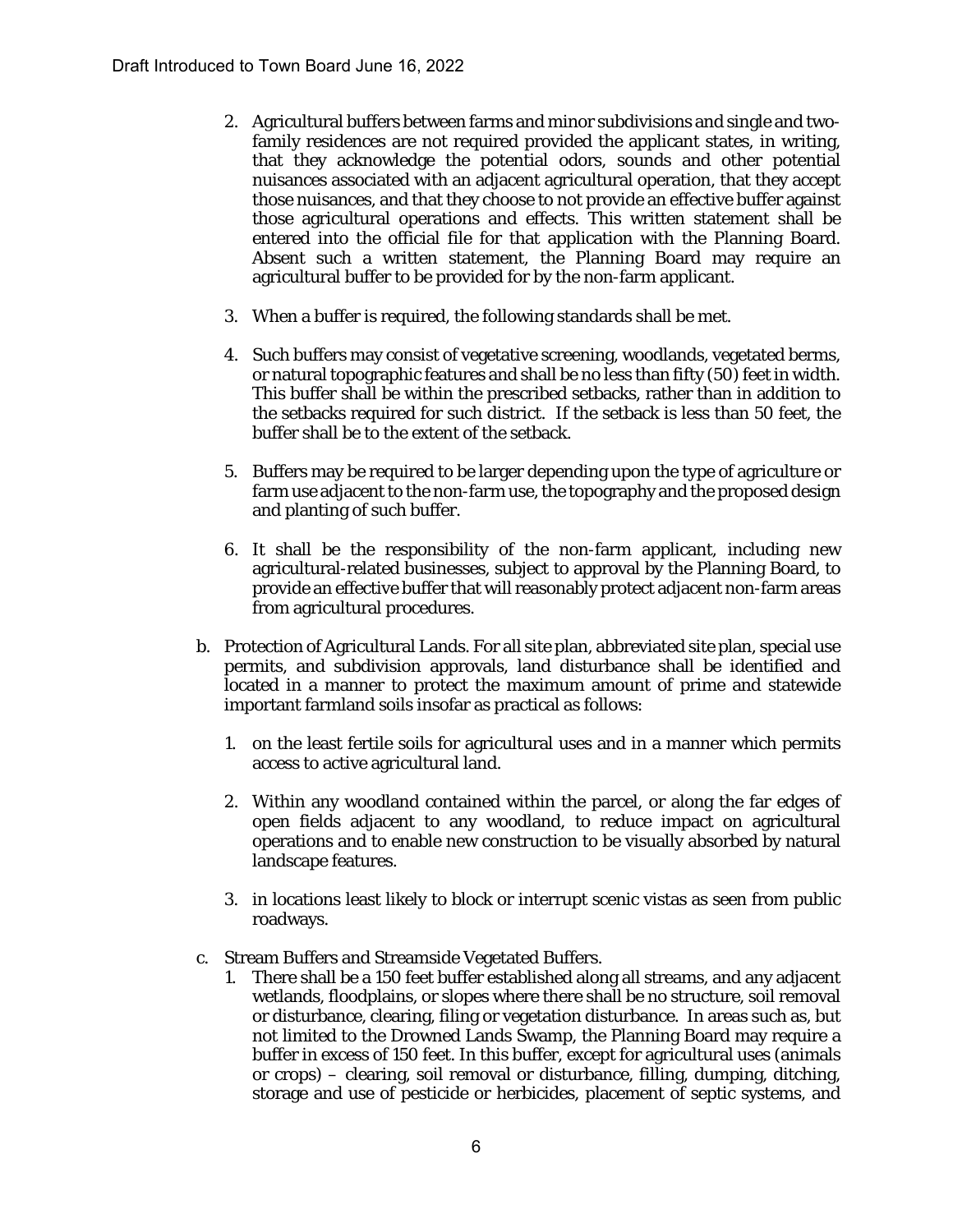placement of dwellings, other kind of development, mining, and commercial logging are prohibited in order to protect water quality and ecological health of streams.

- 2. There shall be a minimum 25 feet of undisturbed vegetated buffer along all streams, fens, seeps, vernal pools or other hydrologically sensitive areas as identified on the current Ancram Significant Habitats Map. This streamside vegetated buffer shall consist of undisturbed vegetation designed to conserve the areas immediately adjacent to streams and rivers extending along both sides of a water course and including any adjacent wetlands, floodplains or slopes. The presence of these habitats on the Ancram Significant Habitats Map confirms the need to protect such habitat during development. If native vegetation is not present within the minimum 25 feet streamside vegetated buffer areas, then a planting plan to establish native vegetation, preferably trees, to create a vegetated buffer is required.
- 3. Open space subdivisions, solar facilities, and site plan reviews pursuant to this local law all require identification of any stream buffer or streamside vegetated buffer on plat or site plans, and the Planning Board shall review the proposed development and ensure such buffers are in place.
- 4. Waivers, under certain circumstances, may be allowed by the Planning Board pursuant to Article VII (B) (6) of this local law.
- **g.** Amend Individual Standards for Recreational Facility (Outdoor) to read as follows (new text underlined):

"The following standards shall be applied by the Planning Board for all outdoor recreational facilities:

- a. No portion of any outdoor commercial recreation facility area shall be located closer than one hundred (100) feet to any property line. Parking shall not be permitted in the front yard.
- b. Consideration shall be given to locating outdoor facilities away from residential property lines. The Planning Board may require that these facilities be screened through use of vegetation, fencing or a combination thereof from adjoining residential properties.
- c. Hours of operation. The hours of operation may be limited to minimize impacts associated with noise, lighting, traffic and similar potential effects which may be disruptive to adjoining uses.
- d. Site lighting. A site lighting plan shall be provided and designed so as not to affect adjoining residential properties. The Planning Board may approve a light fixture that exceeds the height for an outdoor recreation use set forth in Article V (A)(14) provided it finds that there will be no detrimental impact on adjoining uses.
- e. Noise. All requirements of Local Law #4 of 2008 as may be amended from time to time and (Site Plan) Article VII shall be met. Adequate evidence shall be furnished by the applicant demonstrating that noise levels will not disturb nearby residential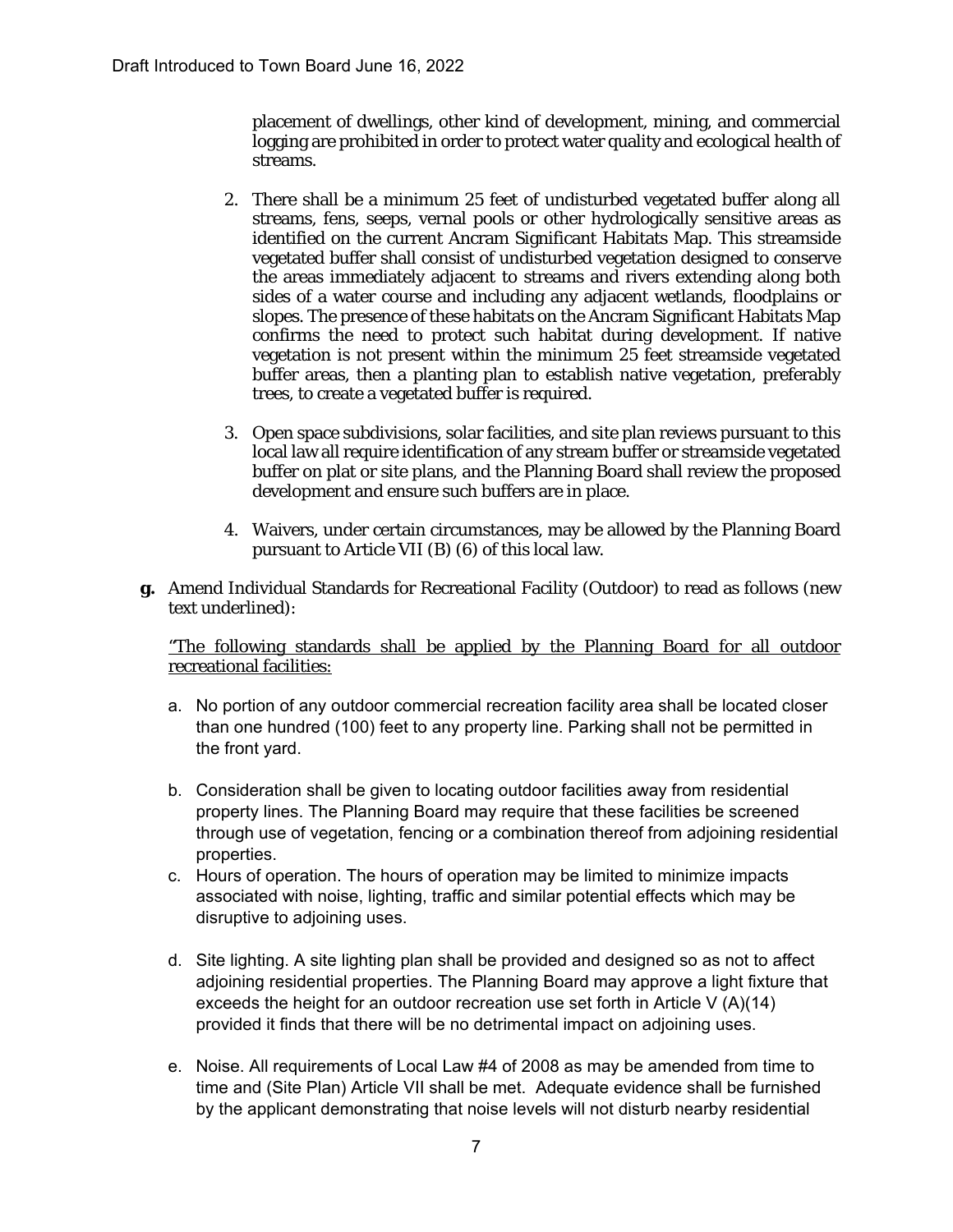properties. Such evidence must take into account the nature of the activity, the general demeanor of the participants, the frequency of the activity and the time and day of the proposed activity.

- f. Waste. The Site Plan shall demonstrate that wastes, including runoff containing fertilizer, pesticides, as well as solid waste will be contained, treated and disposed of in accordance with applicable local, county, state and federal regulations. The Planning Board shall approve the location of any portable toilet device or other temporary waste disposal system that may be allowed in conjunction with an outdoor recreation facility.
- g. Special considerations. Because the range of recreational activities allowed as components of commercial recreation establishments are broad and the characteristics and intensity of use may vary, the Planning Board may impose such additional requirements as may be necessary to provide adequate protection to adjoining and nearby properties, considering the proposed activity, the proposed location and the nature of the adjoining community.
- h. For outdoor paintball/laser tag facilities, only biodegradable dyes, paints, gelatins, and other tagging substances shall be used.
- **h.** For individual standards for Home Occupations, the following footnote shall be added referring to both minor and major home occupations to read as follows: "These two uses are intended to enable citizens to engage in a home occupation that is not explicitly addressed elsewhere in the Zoning Law if that proposed home occupation meets definitions in Article XIV, and if that proposed home occupation meets all standards in Article V (D), and if that proposed home occupation meets all conditions that the Planning Board may impose pursuant to Article VI."
- **i.** For individual standards, Auto Body Repair/Paint Shop shall be changed to read "Motor Vehicle Sales/Service", remove references to 'automotive repair work" and that section re-alphabetized. This section shall now read as follows:

#### **Motor Vehicle Sales/Service**

- a. All motor vehicle repair work shall be conducted in a fully enclosed building. All vehicles whether registered or not, stored on the premises in excess of seventy-two (72) hours shall be shielded from view from the road or placed in an enclosed storage yard.
- b. The exterior display or storage of new or used motor vehicle, or of motor vehicle parts, is prohibited. The following activities and equipment are permitted in the rear yard and at least 50 feet from the lot line:
	- 1. temporary storage of vehicles during repair and pending deliver to the customer;
	- 2. vacuuming and cleaning.
- c. Where a motor vehicle repair use adjoins a residential use, or is part of a home occupations, a minimum ten (10) foot high landscape screen shall be provided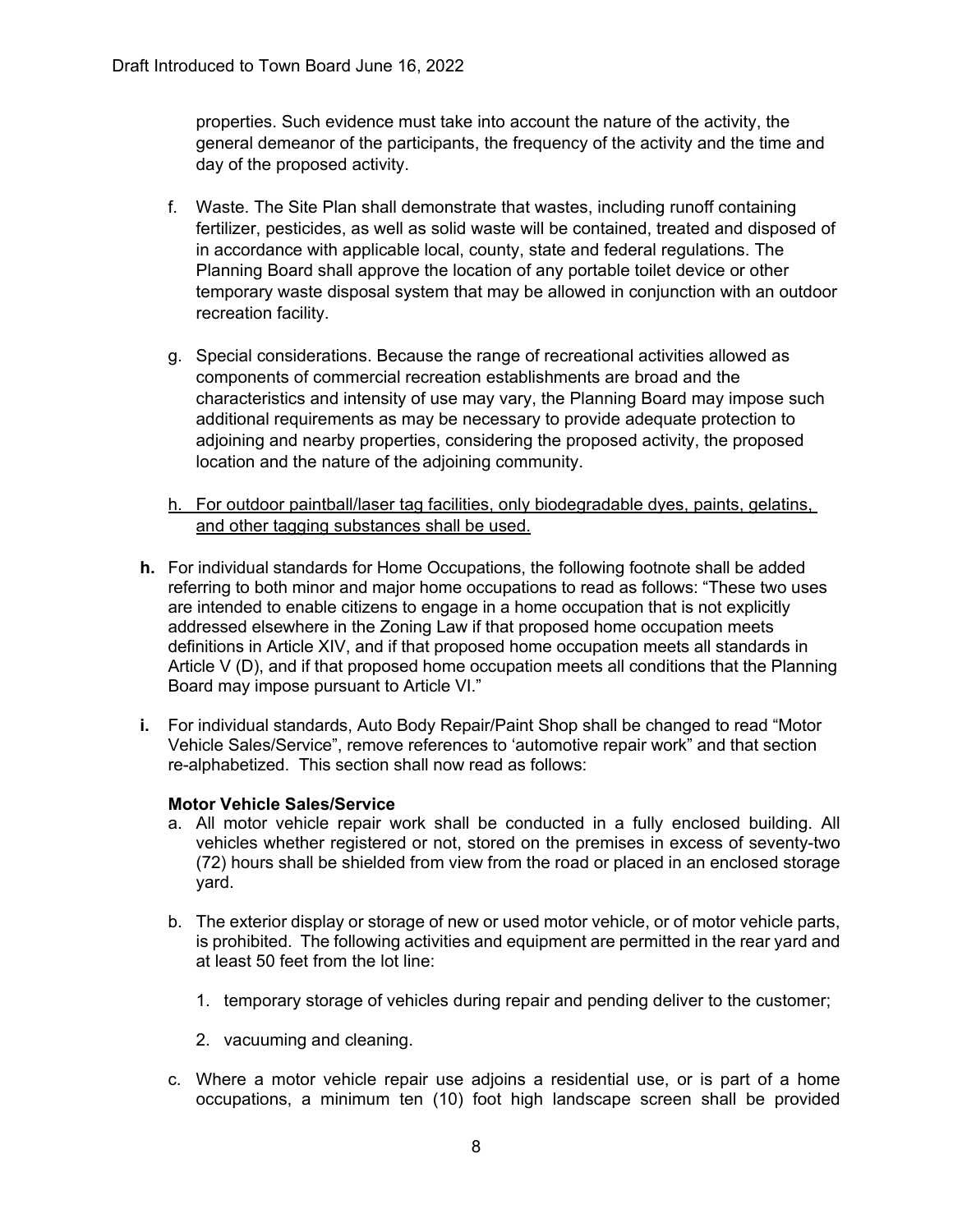adjacent to the shared property line.

- d. Bay doors to the garage shall not front on any public right-of-way. Bay doors shall face the rear yard. The Planning Board may approve an alternative orientation to mitigate impacts to adjoining uses.
- e. Dumpster locations shall be screened from public view. All refuse shall be disposed of in appropriate waste containers and removed from the premises on a regular basis. Waste oil, grease and other solvents shall be disposed-of off-site and in accordance with all applicable federal, state and local laws.
- f. No parking shall be permitted within the front yard and shall be provided for to the side or the rear of the structure.

## **At Article XIV Definitions**

- a. Add: "Racquet Sports Facility: A commercial indoor or outdoor facility open to the public for a fee and operated to accommodate the playing of one or more racquet sports, including—but not limited to—tennis, badminton, pickleball, paddle tennis, squash, and racquetball."
- b. Add: "Paintball/Laser Tag Facility: A commercial indoor or outdoor facility open to the public for a fee and operated to accommodate the playing of paintball, laser tag, and similar recreational activities in which players eliminate opponents from play by hitting them with dye-filled capsules ("paintballs") that break upon impact, or by using infraredemitting light guns to tag designated targets, or by employing similar devices and technologies."
- c. Add: "Helipad: A landing and takeoff area for helicopters, which are a type of aircraft that derives both lift and propulsion from one or more sets of horizontally revolving overhead rotors. This definition shall also include a landing and takeoff area for autogiros, a form of aircraft with freely rotating horizontal vanes and a propeller, which differs from a helicopter in that the vanes are not powered but rotate in the slipstream with propulsion provided by a conventional mounted engine."
- d. Add: "Days –a period of twenty-four (24) hours as a unit of time. When referred to in this zoning law as 'business days,' such term means the days of Monday through Friday in which there is United States postal service. When referred to in this zoning law as 'days' without reference to 'business,' it shall mean consecutive calendar days and shall include Saturday, Sunday, and Federal holidays. When the Zoning Law requires submission of application or other documents a specified number of days prior to a Planning Board or Zoning Board of Appeals meeting, hearing, or like event, that date shall not count among the submission days. For example, if a document is to be submitted ten days prior to a meeting, the meeting day is the eleventh day."
- e. Add: Motor Vehicle—A self-propelled vehicle powered by an electric, gas, diesel, hybrid, or other type of motor used to transport people, goods, or equipment on roads,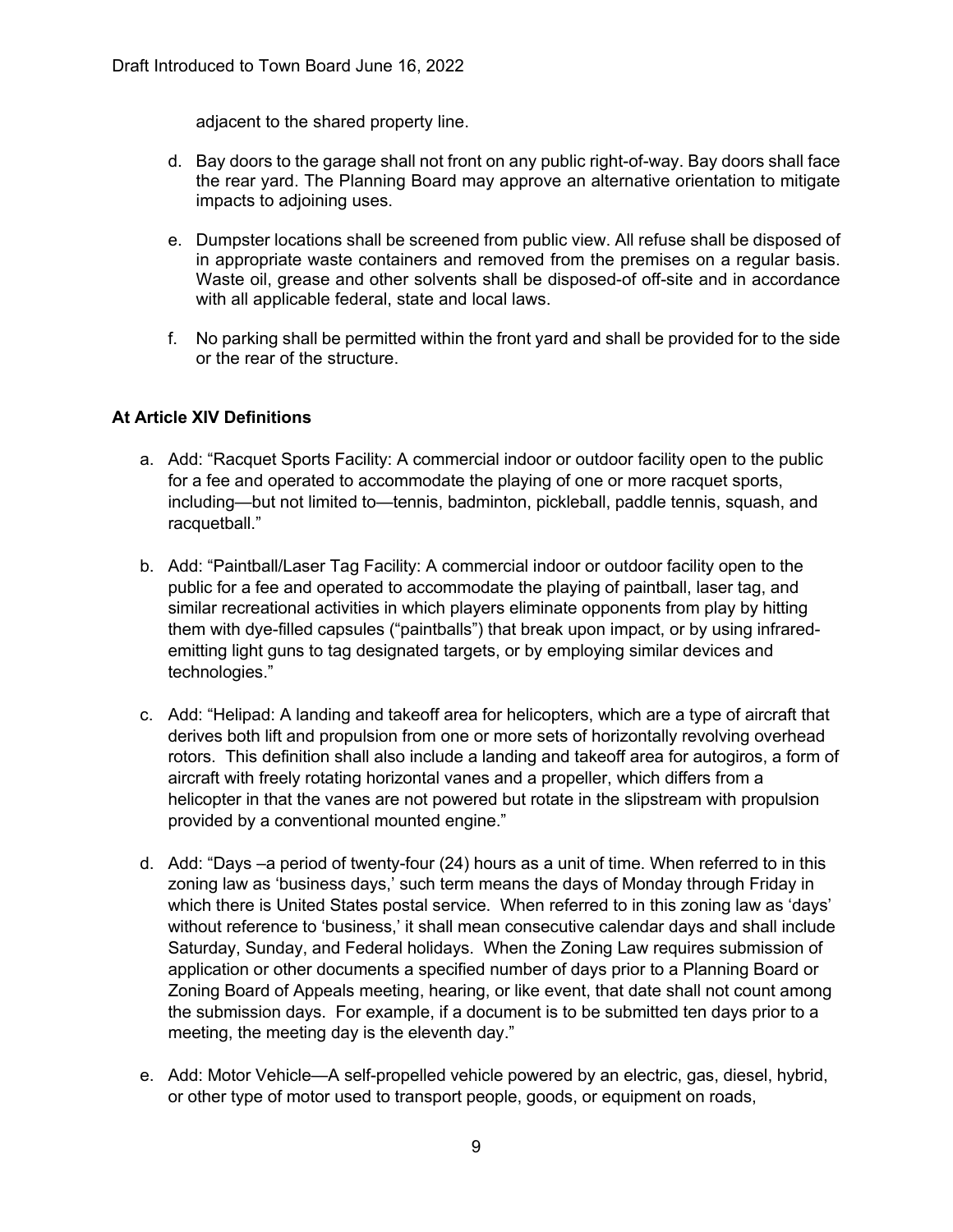unimproved surfaces, or water. Motor vehicles include automobiles, trucks, motorcycles, off-road motor vehicles (e.g., all-terrain vehicles, snowmobiles, motorized trail bikes), and boats when the boat motor is an integral part of the boat. Tractors and other selfpropelled farm equipment shall not be considered motor vehicles. See Farm Equipment definition.

- f. Add: "Motor Vehicle Sales/Service (new text underlined) An establishment primarily engaged in selling, renting, or leasing automobiles, trucks, and other motor vehicles and/or which provides motor vehicle repair services to the general public. Such automotive repair services shall include replacement or repair of any part, system, or body structure, including painting, detailing, and upholstering, as well as any vehicle preparation or warranty work."
- g. Add: "Farm Equipment Includes, but is not limited to tractors, milking equipment and storage and cooling facilities, feed handling equipment, irrigation equipment, harvesters, choppers, grain drills and planters, tillage tools, scales, combines, spreaders, sprayers, haying equipment, including balers and cubers, and any other machinery or equipment used primarily for agricultural purposes."
- h. Add: "Farm Equipment Sales/Service An establishment primarily engaged in the selling, renting, leasing and service of farm equipment."
- i. Delete the entire definition for "Car Repair".
- j. Delete the entire definition for Car Sales".
- k. Delete the entire definition for "Retail Sales, Outdoor".
- l. Amend to read as follows: "Outdoor Storage: The keeping, in an unenclosed area, of any goods, junk, material, merchandise, or vehicles in the same place for more than 24 hours and not associated with an outdoor retail sales establishment. See also retail sales, outdoor."
- m. Amend as follows: "Car Wash: Any commercial building or premises or portions thereof used for washing automobilesmotor vehicles. This may include automatic or semiautomatic application of cleaner, brushes, rinse water and heat for drying."
- n. Add: " Electric Vehicle (EV) Charging Station A public or private parking space that is served by electric vehicle supply equipment that has as its primary purpose the transfer of electric energy to a battery in an electric vehicle.

EV Charging Station--Private Use: An electric vehicle supply equipment that is privately owned and has restricted access (e.g., dwellings, designated employee parking) or publicly owned and restricted (e.g., fleet parking with no access to the general public).

EV Charging Station--Public Use: An electric vehicle supply equipment that is publicly owned and publicly available (e.g., on-street parking or Town-owned parking facilities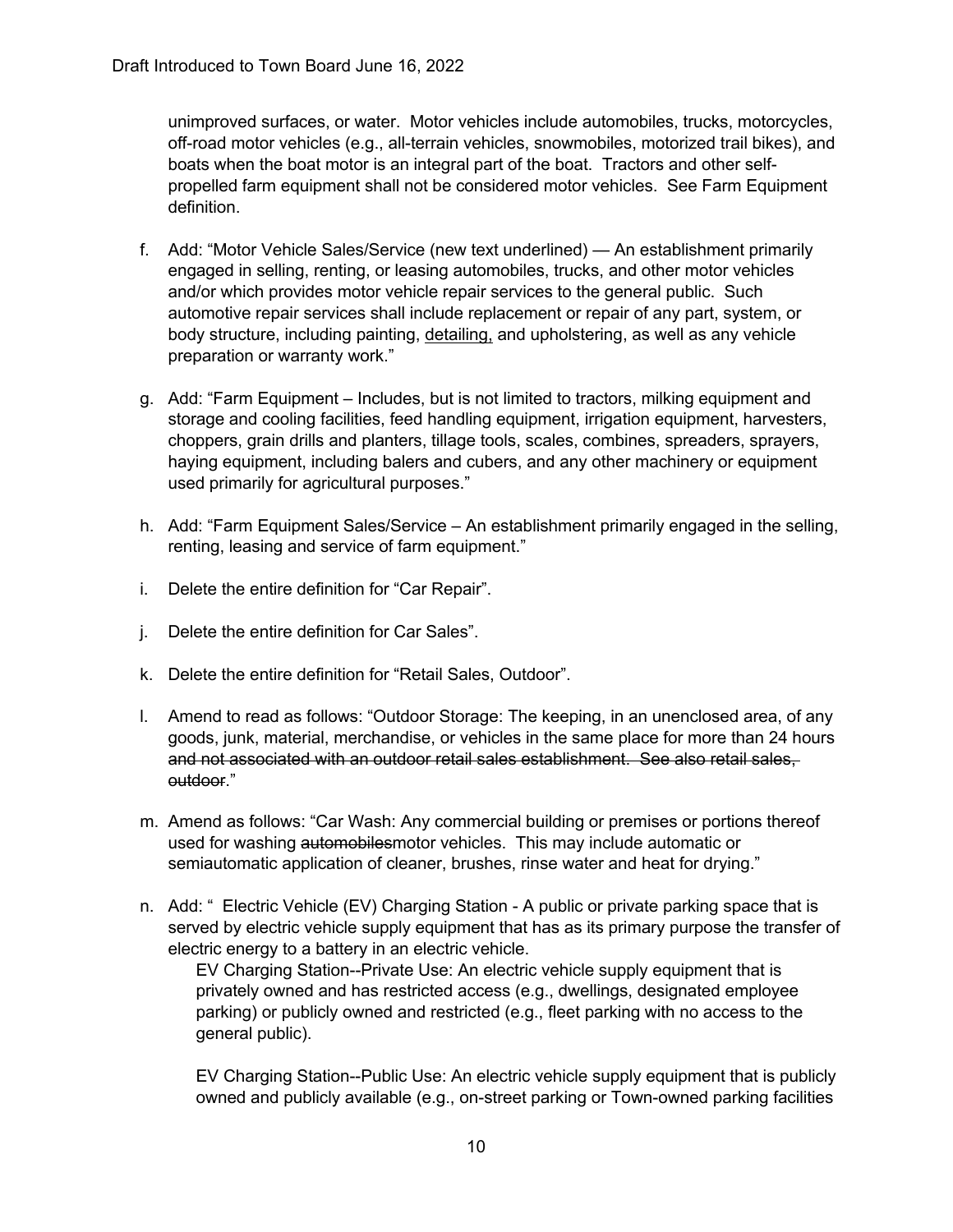for the public), or privately owned and publicly available (e.g., gasoline station, malls and commercial uses, multi-family parking lots)."

- o. Amend to read as follows: "Forestry/Silviculture (deleted text and new text shown as cross out or underline): The harvesting of timber for commercial gain in quantities greater than 50 standard cords of wood or 50,000 30,000 board feet of timber as measured by the international ¼ log rule in any one year. Commercial timber harvesting does not include the cutting of wood by the owner of the property for the following uses, which are permitted by right:
	- A. Personal use;
	- B. The routine maintenance of roads, and rights-of-way;
	- C. The clearing of a home site for which a building permit has been obtained;
	- D. Christmas tree culture;
	- E. Clearing of approved subdivision roads;
	- F. Tree clearing for farm purposes within NYS Agricultural Districts established pursuant to New York State Agriculture and Markets Law.
- p. Add: "Cannabis Dispensary: A retail establishment licensed by New York State to sell cannabis products."
- q. Add: "Private Bridge: a structure owned and maintained by a private landowner designed to convey vehicles and/or pedestrians over a watercourse, railroad, public or private rightof-way, or any depression. Box culverts or other types of culverts designed simply to convey water are not private bridges."